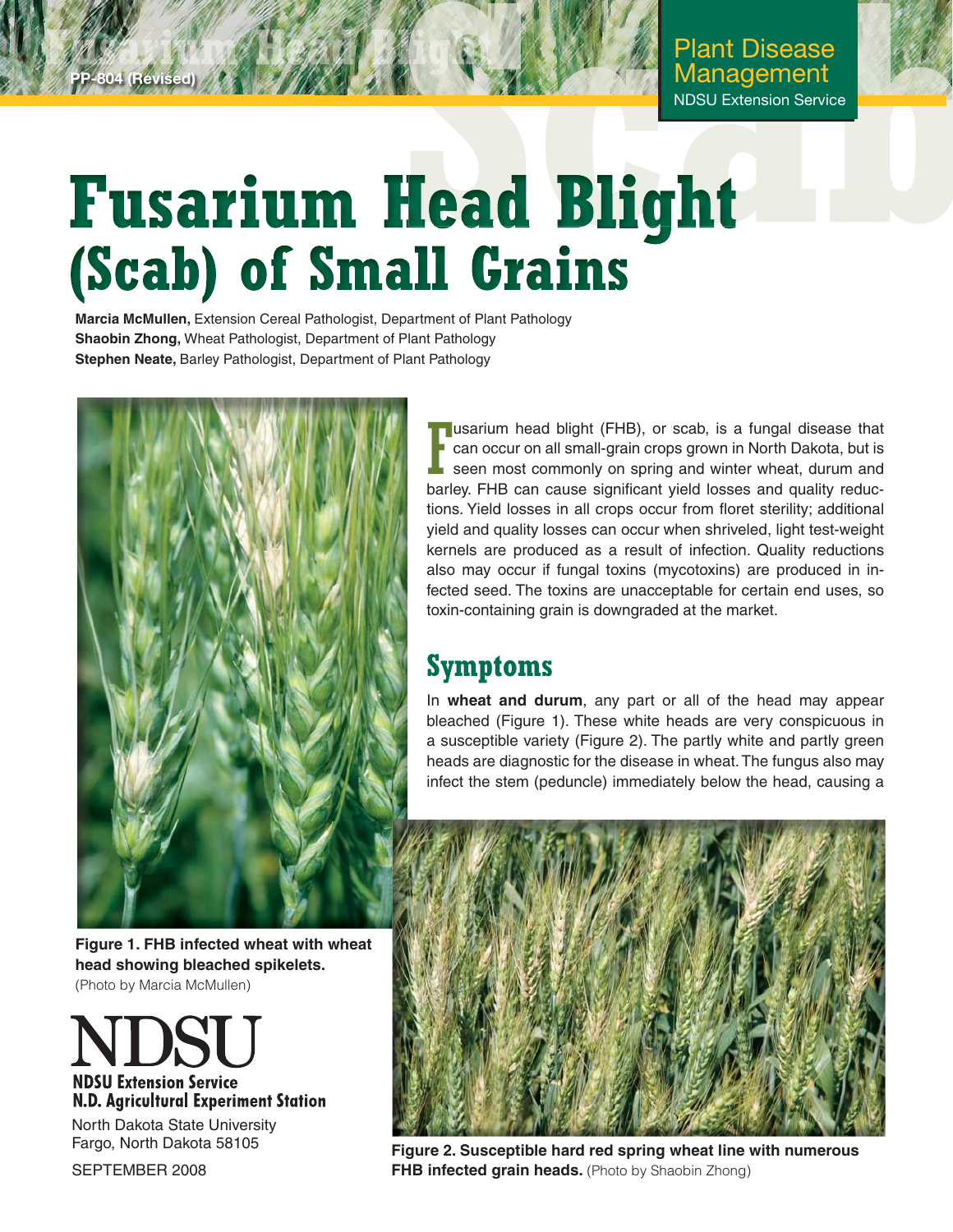brown/purplish discoloration of the stem tissue. Additional indications of FHB infection are pink to salmon-orange spore masses of the fungus often seen on the infected spikelets and glumes during prolonged wet weather (Figure 3).

Many infected wheat and durum kernels are shriveled, lightweight and dull grayish or pinkish (Figure 4). These kernels sometimes are called "tomb-stones" because of their chalky, lifeless appearance. If infection occurs late in kernel development, Fusarium-infected kernels may be normal in size, but have a dull appearance or a pink discoloration. Infected kernels of durum often lose their amber translucence and appear chalky or opaque.

In **barley**, infected spikelets may show a bleached appearance or a browning or water-soaked appearance (Figure 5A, 5B). Severely infected barley kernels at harvest may show a pinkish discoloration (Figure 6). Although rare, salmon-orange spore masses of the fungus can be seen on the infected spikelet and glumes in barley during prolonged wet weather.

**Figure 3. Salmon-orange spores of**  *Fusarium graminearum* **visible on glumes of**  wheat. (Photo by Marcia McMullen)





**Figure 4. Healthy durum kernels (left) and FHB infected durum kernels (right). Note chalky white to pink discoloration of infected kernels.** 

(Photo courtesy of Jim Miller)

Estimates of FHB levels in a field are based on counts of blighted heads or kernels. A colored visual scale to estimate severity of FHB in wheat is available from the NDSU Extension Service (publication PP-1095). Samples of entire diseased heads are helpful for confirmation of FHB. Grain suspected of containing scabby kernels also may be examined. Samples should be submitted to county Extension offices or the Plant Diagnostic Laboratory at North Dakota State University. The lab will process the samples for a nominal fee.



**Figure 5A. FHB infected six-row barley. Figure 5B. FHB infected 2-row barley.**  (Photo 5A by Stephen Neate; Photo 5B courtesty of Yongliang Sun)



**Figure 6. FHB infected barley kernels. Note pink discoloration caused by fungal infection and the blue-black structures which are the sexual stage spore-bearing bodies of the causal fungus.** (Photo courtesty of Paul Schwarz)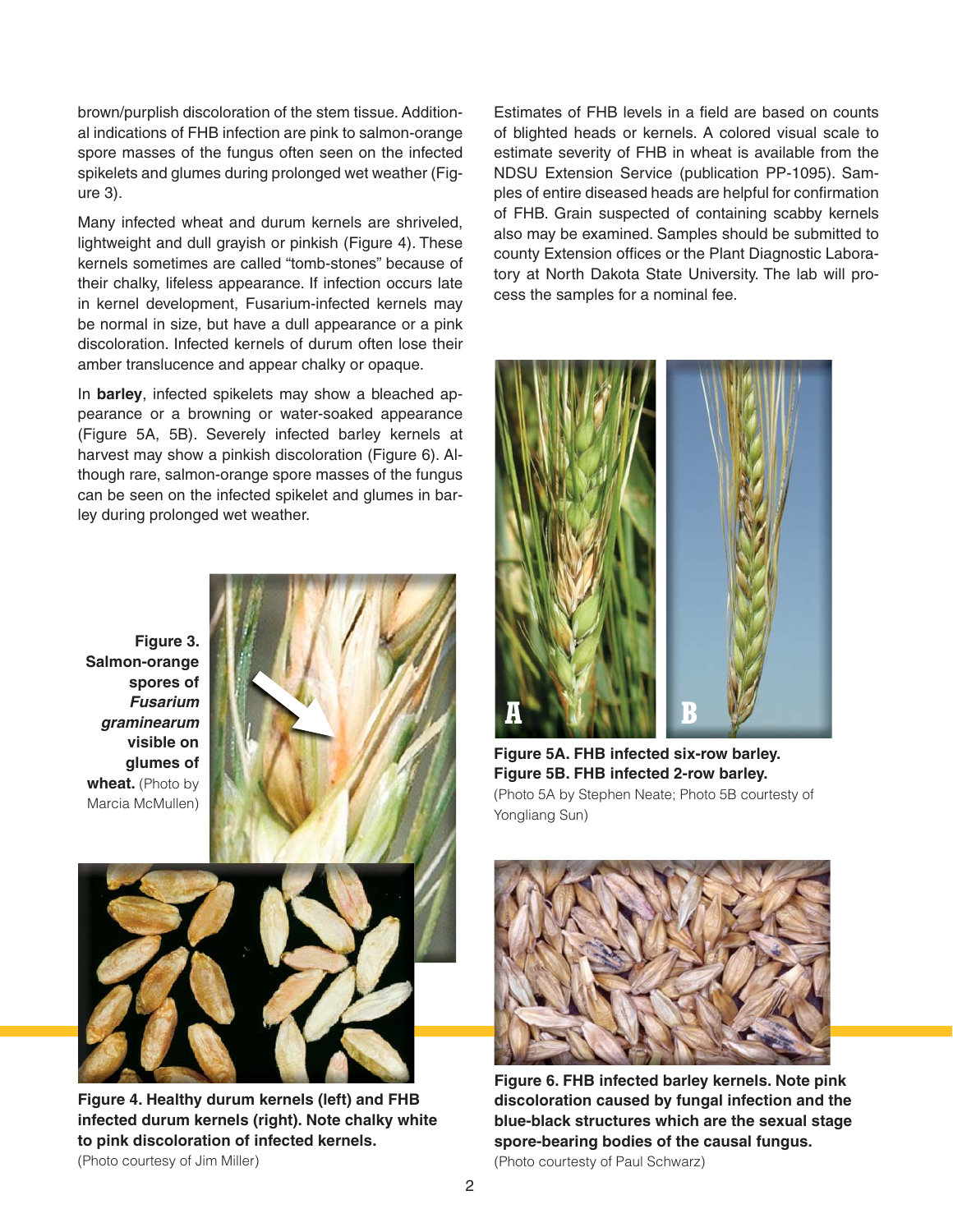# **Causal Pathogens**

FHB is caused by fungal species in the genus *Fusarium.* The most common species causing FHB is *Fusarium graminearum* (sexual stage – *Gibberella zeae*). This fungus is the same one that frequently is associated with stalk rot of corn. Another *Fusarium* species that causes FHB is *Fusarium culmorum*. Both *F. graminearum* and *F. culmorum* also may cause root rot of small grains. On barley, two other Fusarium species, *F. poae* and *F. avenaceum,* also may cause kernel blight.

# **Survival and Spread**

The fungi persist and multiply on infected crop residues of small grains and corn (see disease cycle, Figure 7). During moist weather, spores of the fungi are windblown or splashed onto the heads of cereal crops. Spores can come from within a crop or can be blown from surrounding crops sometimes long distances away.

Wheat and durum crops are susceptible to infection from the flowering (pollination) period up to hard dough stage of kernel development. Spores of the causal fungus may land on the exposed anthers at flowering time and then grow into the kernels, glumes or other parts of the head. For spring barley, which flowers when the head is in the boot, infection is most common after the flowering period, once the head breaks through the leaf sheath. Infection in either crop may continue until close to grain maturity under favorable environmental conditions for the organism(s).

The most favorable conditions for infection are prolonged periods (48 to 72 hours) of high humidity and warm temperatures (75 to 85 degrees Fahrenheit). However, infection does occur at cooler temperatures when high humidity persists for longer than 72 hours. Early infections may produce air-borne spores, which are responsible for secondary spread of the disease, especially if the crop has uneven flowering due to late tillers.



**Figure 7. Fusarium head blight disease cycle.**  (Life cycle composition by Shaobin Zhong; photos by NDSU Department of Plant Pathology)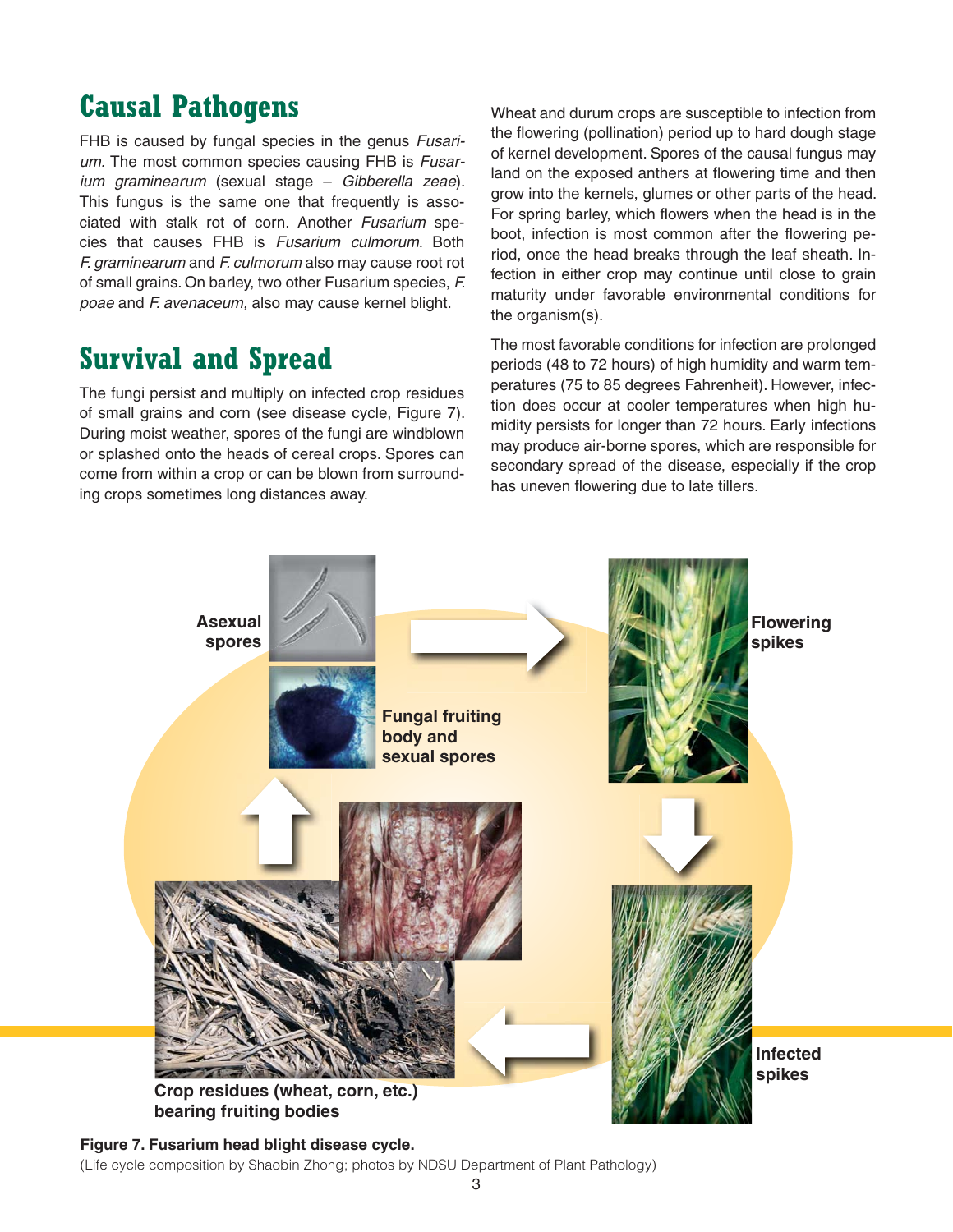Since FHB development depends on favorable environmental conditions from flowering (head emergence in barley) through kernel development, disease occurrence and severity varies from year to year. A combination of factors that may lead to the severest yield and quality losses are: abundant inoculum, prolonged or repeated periods of wetness and high humidity during flowering (head emergence in barley) through kernel development, and use of a very susceptible cultivar.

# **Management**

*FHB is best managed by integrating multiple management strategies. Use of a single strategy often fails when environment favors severe disease. Management strategies to reduce FHB should include a combination of as many of the following practices as possible:*

## **Resistance**

None of the available commercial cultivars is immune to *Fusarium* infection, but differences in reaction to FHB do occur. Two types of resistance, Type I and Type II, are widely recognized. Type I resistance reduces the number of initial infections and usually is measured by the number of infected spikelets following a spray inoculation. Type II resistance restricts spread of the fungus in infected tissue and is measured by the number of spikelets infected in a spike beyond an initial infection site (a single spikelet) inoculated near the center of the spike. Other types of resistance or tolerance also have been recognized in some wheat lines, based on the ability to resist kernel infection, to degrade mycotoxins (DON and others) or to maintain yield despite the presence of FHB (tolerance).

Improving FHB resistance is a high priority in wheat and barley breeding programs at NDSU and elsewhere in the region, and cultivars with various levels of resistance to FHB have been developed. Recently released spring wheat cultivars from NDSU, such as 'Alsen,' 'Steele-ND,' 'Glenn,' 'Howard' and 'Faller,' show much better resistance to FHB than those previously released, with incorporation of sources of resistance from Sumai 3 (a Chinese variety), *Triticum dicoccoides* (a wild tetraploid wheat) and/or native resistance germplasm. Several cultivars of private companies also have been released with improved FHB resistance.

Differences in resistance to FHB also occur among durum cultivars, but the level of FHB resistance in durum is less than in bread wheat.

Barley has natural Type II resistance to spread of the fungus in infected tissue. Barley breeding is targeted at developing Type I resistance and resistance to accumulation of DON. The University of Minnesota will soon release a cultivar that reduces FHB and DON by 50 percent on average, and North Dakota State University is prerelease testing lines with similar levels of resistance.

Producers in areas of high risk for FHB should select cultivars that have shown some level of resistance to FHB. The latest information on cultivar response to FHB is available in current NDSU variety trial publications and from county Extension offices.

## **Seed Treatment**

Seed treatment and the use of high-quality seed will help reduce seedling blight due to infected seed but will not protect against subsequent head blight. If scabby grain is to be used as a seed source, it should be cleaned and conditioned thoroughly to remove the majority of scabby kernels and to improve test weight. A germination test should be run to indicate percent of germ and vigor of the seed. Seed treatment fungicides commonly used for small grains should be considered to improve stand and vigor of this seed.

## **Tillage**

Tillage practices that bury residue from small grains or corn reduce the inoculum potential of the fungus because the fungus survives best on residue left on or above the soil surface. In minimum or no-till practices, effective spreading and distribution of chaff and other residue may allow faster decomposition of the chaff, reducing inoculum potential. Chopping or grinding corn residue to reduce the size of the remaining stalk pieces also may favor more rapid disintegration of infected tissue.

## **Crop rotation**

Crop rotation is effective in reducing FHB levels. Crop rotation to a nonhost crop or planting of a small grain on last year's broad-leafed crop ground should be considered. The greatest risk of FHB infection is when small grains are planted on last year's FHB infected small-grain residue or on last year's corn residue. Species of *Fusarium* that cause FHB (and in particular *F. graminearum*) also attack corn, causing stalk, root and ear rot, and survive for several years in corn residue.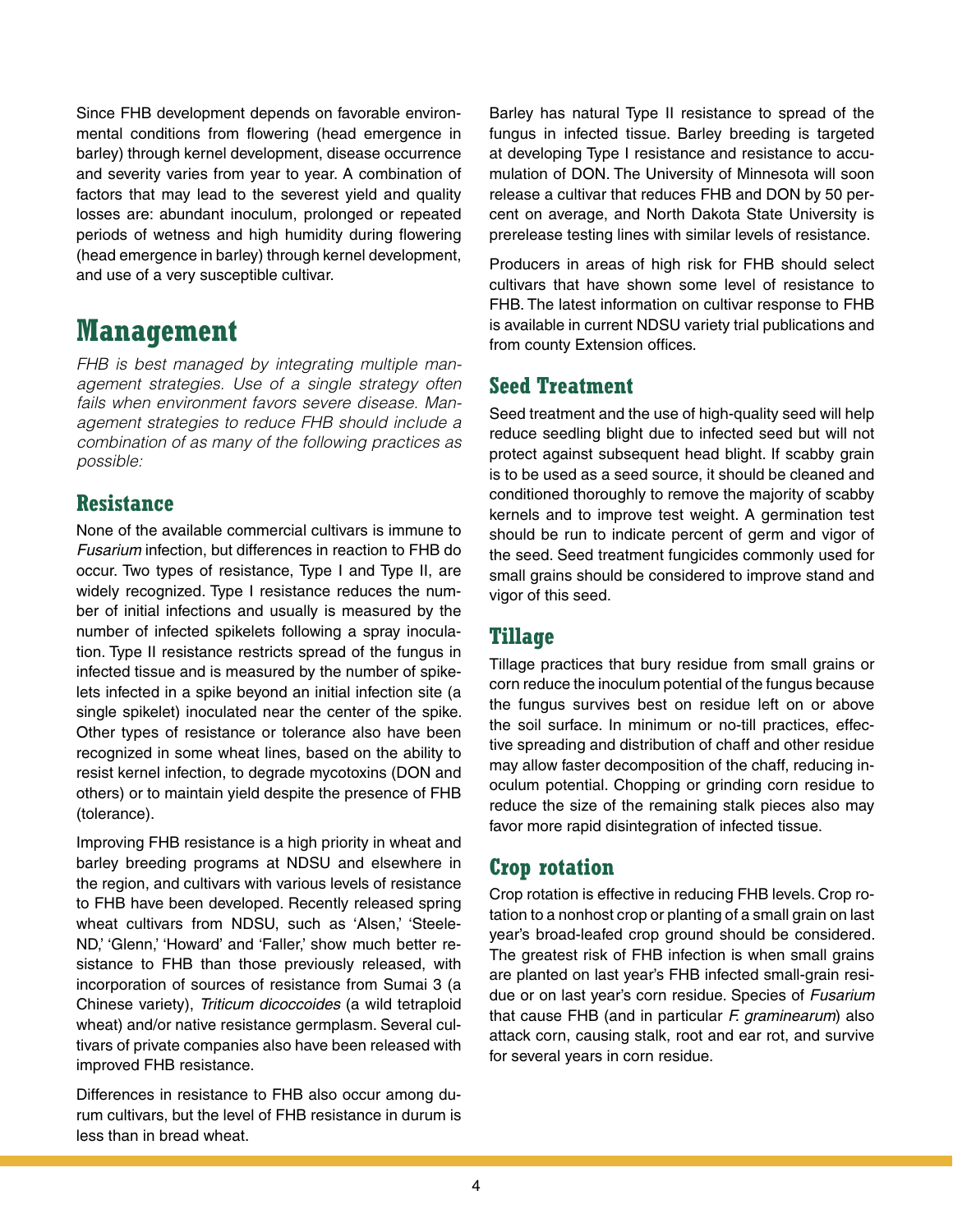### **Planting date**

Staggered planting of the small-grain crop or planting cultivars differing in days to maturity is advised; this reduces the risk of a producer's entire crop flowering or going through early grain fill during a period favorable for FHB infection.

## **Fungicide**

A fungicide spray program may reduce FHB damage. Reductions in FHB severity of 50 percent to 60 percent can be achieved when fungicides are applied at early flowering for wheat and durum, and at early heading in barley. Triazole fungicides (fungicide resistance group 3) are recommended for FHB suppression because they are locally systemic and have been shown to reduce both FHB and DON. Federal registrations of several products in 2007 and 2008 provided wheat and barley producers additional products with very good efficacy against this disease. The table below lists products available as of 2008 for FHB suppression. The data is from the North Central Regional Committee (NCERA-184) of Small Grain Pathologists.

Application studies have shown that spray coverage and disease control with these fungicides is improved when

the sprays are directed at an angle either both forward<br>lanting and backward toward the grain head, or with single noz-<br>this re-<br>zles directed toward the grain head, or with single noz-<br>ring or angle from the horizontal.<br>a the sprays are directed at an angle either both forward and backward toward the grain head, or with single nozzles directed toward the grain head, all at a 30-degree angle from the horizontal.

A multi-state scab forecasting model and a North Dakota forecasting model are available to help predict the risk of Fusarium head blight during the growing season. Use of these forecasting models helps in the decision to use or not to use fungicides. The web sites for these models are:

Multi-state model: www.wheatscab.psu.edu

North Dakota model: www.ag.ndsu.nodak.edu/cropdisease/

#### **Harvest**

At harvest, the combine may be adjusted so that lightweight FHB kernels are removed along with the chaff. However, this will not remove all FHB kernels because some FHB infections occur late in the development of the kernel, and these infected kernels still may be fairly plump. Infected barley and oat kernels are not removed so easily in the combining process. Visible FHB damage is considered a part of total kernel damage by the Federal Grain Inspection Service and, if excessive, will lower the market grade. Severely affected grain may be graded

# **Fungicides available as of 2008 for FHB suppression.**

| <b>Fungicide</b>                         | <b>Product names</b>                                                            | <b>Rate/A</b><br>FI oz/A | <b>Head Scab</b><br>Efficacy* | <b>Preharvest</b><br><b>Interval for grain</b> |
|------------------------------------------|---------------------------------------------------------------------------------|--------------------------|-------------------------------|------------------------------------------------|
| <b>Metconazole</b>                       | Caramba                                                                         | $10.0 - 17.0$            | G (VG)                        | 30 days                                        |
| Propiconazole                            | Tilt, PropiMax, others                                                          | 4.0                      | P                             | 40 days                                        |
| Prothioconazole                          | <b>Proline</b>                                                                  | $5.0 - 5.7$              | G (VG)                        | 30 days<br>(32 for barley)                     |
| Prothioconazole +<br><b>Tebuconazole</b> | Prosaro                                                                         | 6.5                      | VG                            | 30 days                                        |
| <b>Tebuconazole</b>                      | Folicur, Orius, Monsoon,<br>Embrace, Emboss,<br><b>TebuStar, Tergol, others</b> | 4.0                      | F                             | 30 days                                        |

 $*P = Poor; F = Fair; G = Good; VG = Very Good; (VG) rating when higher rate is used.$ 

*Product registration may change. Please check the current NDSU Extension publication PP-622, "North Dakota Field Crop Fungicide Guide," for updated information and more label restrictions on total amount of product that may be applied per season and for restrictions on use of treated crop for grazing, forage, and hay.*